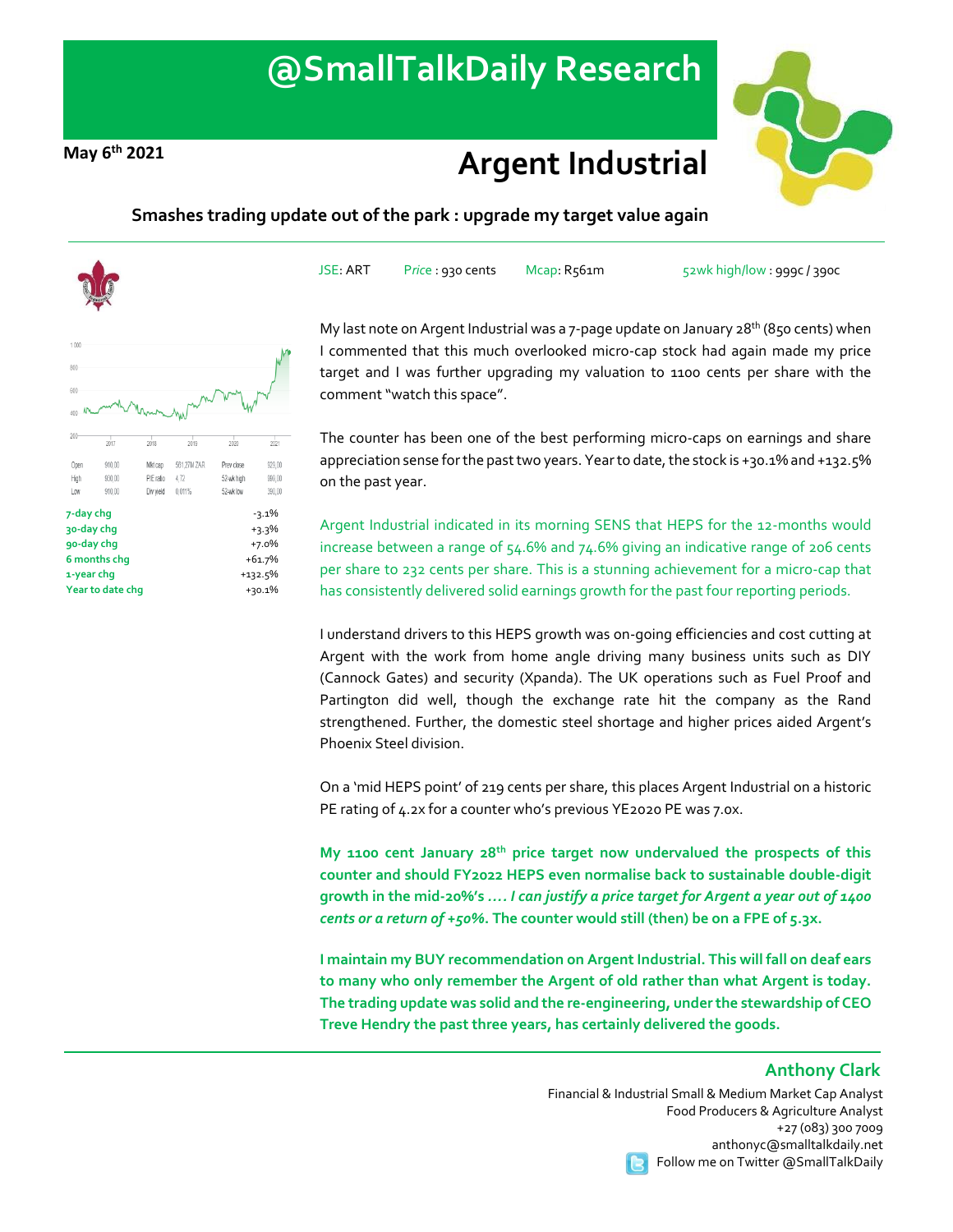#### **Why have I had a BUY on Argent since May 2018?**

From Battersea Dogs Home to Crufts in three-years was my report title some two years ago when I issued a buy recommendation on Argent Industrial at  $494$  cents on May 3<sup>rd</sup> with a target (then) of 700 cents.

That first target was attained within a year … in January 2020. I then revised my target price to 850 cents. Argent attained that second target value a year later in late-January 2021.

I then upgraded the stock for a third time to a valuation of 1100 cents and at its 2021 high the stock hit 999 cents.

Today it trades at 930 cents on a PE of 7x and a last Net Asset Value of 1746 cents to its last interim results to September 2020.

I'm expecting a healthy uplift in the NAV of the business which is in far better operational and asset shape in May 2021 than it was a few years ago.

Today, I have updated my current viewpoint and opinion on a micro-cap that the institutional market mostly treats as a fleabag mutt but the retail investor sees as its prize-winning hound. That has led me to forecast a target value in 2022 of 1400 cents (+50%).

The share price return of 132% in a year attests to its strong operating performance.

I've covered Argent Industrial for some 20 years. It's been a volatile and colourful ride.

For several years I had an avoid / sell on the counter, which at the time, was the absolute correct recommendation given its weak operational performance, choppy earnings and dire investor sentiment.



Then in late-2018 and into early-2019, I'd heard whispers that there was a new mantra at Argent Industrial.

As Mr Independent Smalltalkdaily Research, I took it upon myself to fly to Natal to meet with the CEO and learn for myself what had transpired.

I spent an entire day with Argent on March  $14<sup>th</sup>$  2018 running through the company division by division.

It was eye opening. I was a convert and, in the proceeding, weeks issued a BUY recommendation with the price (then) at  $494$  cents as at May  $3^{\text{rd}}$  2018.

The company was still headed by erstwhile CEO Treve Hendry on my visit and he is still a hands-on manager of the business.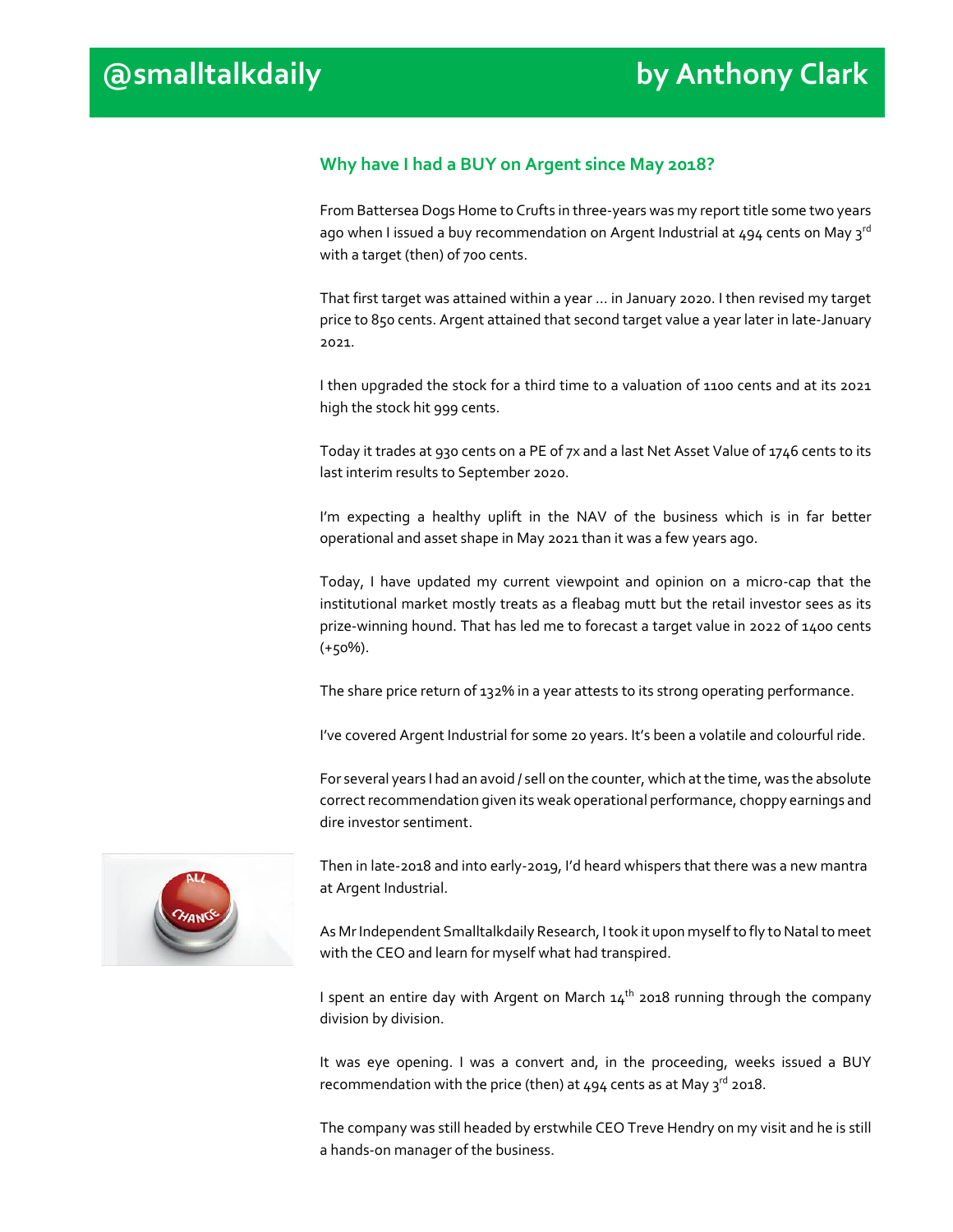However, it seemed from my 2019 site visit that the colourful CEO had mellowed and gained a business epiphany. I stated in my May 2019 note "you can teach an old dog new tricks".

Hendry was still as sharp as a bag of tacks but he'd come to realize that wanting to own and build a bigger metal bashing business in South Africa was simply a ticket to problems.

Ongoing BEE issues, unplayable unions and a weak underlying operating environment were all against 'rust belt industries' such as Argent Industrial.



Argent had spent much of 2017 and into 2018 exiting and selling many of its legacy rusty domestic metal bashing and manufacturing businesses and re-inventing itself.

Low margin, capital intensive divisions were sold to focus on the more value-adding, higher margin beneficiation interests both locally and offshore through acquisition.

Today, Argent has 23 subsidiaries of which 9 are offshore.

It is these offshore interests, all via acquisition, that have driven Argent's profits & earnings growth for the past three years. Argent is a near 70% Rand hedge. That may surprise many. That percentage will only rise over time.

I continue to expect that the remaining 14 South African divisions will be rationalized and the lower-margin units sold such as the mining-related and steel companies. I believe further excess property, a long bugbear of the market, will also be disposed.

This was the 'new Argent Industrial' I discovered in my independent-minded March 2019 site visit to their offices in Umhlanga.

From my site visit, it was clear that Argent had been merrily liquidating its South African heritage and using the sizable cash proceeds to buy businesses mainly in the United Kingdom as well as aggressively buying back shares. The company was debt free with net cash.

This was all pretty much ignored by the market whose memories of Argent were of a long past & checkered history. The market had, and still to some degree, has failed to recognize the transformation of the business.

Earnings growth has been impressive, often over-shooting forecasts, and consistency is now much more of an Argent watchword than the earnings volatility of past years.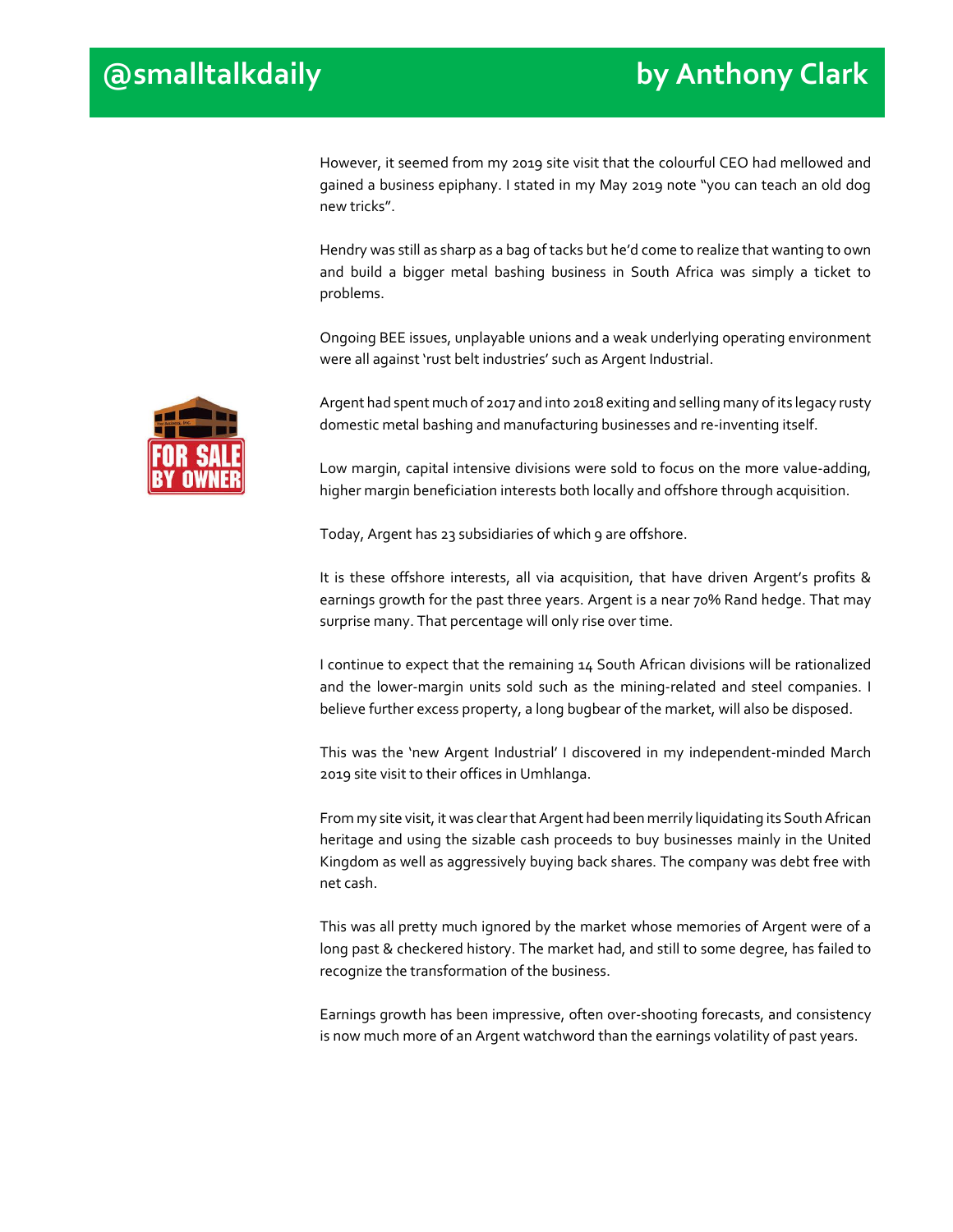#### **Interim results to September 2020**

Recent earnings for the six months to September 2020, saw HEPS soar +47.1% to 73.7 cents per share from a FY2020 March HEPS base of 133.4 cents per share and this was during Covid-19 period.

A combination of improved business performance, offshore earnings aided by increasing Rand hedge qualities and the benefits of material share buy-backs powered Argent's results again.

The interim results saw a strong contribution from offshore. Like-on-like profits from offshore operations rose to R53,7 million a rise of +48.6% year-on-year.

South African like-on-like H1 2020 interim profits versus H1 2019 domestic profits, slumped -88%. That should normalize in H2 and into Argent's March FY2021 results. In H1 2019, domestic operations made a profit of R16.1 million as comparison.

Improved trading conditions in South Africa, especially strong demand for steel, will have aided Argent's 2H reporting period to March 2021.

|                                                 | Unaudited    | Unaudited    | Audited       |
|-------------------------------------------------|--------------|--------------|---------------|
| <b>Consolidated Statement of Profit or Loss</b> | 6 months     | 6 months     | vear ended    |
| for the period ended                            | 30 Sept 2020 | 30 Sept 2019 | 31 Mar 2020   |
|                                                 | R 000        | R 000        | <b>R</b> 000  |
| Revenue                                         | 874,086      | 871,516      | 1,727,721     |
| Cost of sales                                   | (661, 178)   | (643, 322)   | (1, 274, 361) |
| Gross profit                                    | 212,908      | 228,194      | 453,360       |
| Net operating expenses                          | (149.585)    | (168, 372)   | (319, 977)    |
| Operating profit before finance costs           | 63,323       | 59.822       | 133,383       |
| Net interest expense                            | (7.753)      | (7,618)      | (14.721)      |
| Profit before taxation                          | 55,570       | 52,204       | 118,662       |
| Taxation                                        | (10, 840)    | (11, 927)    | (20, 748)     |
| Profit for the period                           | 44,730       | 40,277       | 97,914        |
| Attributable to equity holders of the           |              |              |               |
| - Parent                                        | 45.353       | 37,901       | 96.221        |
| - Non-controlling interest                      | (623)        | 2,376        | 1,693         |
|                                                 | 44,730       | 40,277       | 97,914        |
| Basic earnings per share (cents)                | 74.3         | 49.7         | 130.8         |
| Diluted earnings per share (cents)              | 74.3         | 49.7         | 130.1         |
| Headline earnings per share (cents)             | 73.7         | 50.1         | 133.4         |
| Diluted headline earnings per share (cents)     | 73.7         | 50.1         | 132.8         |
| Dividends per share (cents)                     | 0.0          | 0.0          | 0.0           |
| <b>Supplementary information</b>                |              |              |               |
| Shares in issue (000)                           |              |              |               |
| - at end of period excluding treasury shares    | 61,021       | 75,518       | 61,370        |
| - at end of period including treasury shares    | 64.567       | 80.201       | 64,916        |
| - weighted average                              | 61,021       | 76,230       | 73,589        |
| - diluted weighted average                      | 61,021       | 76,230       | 73,947        |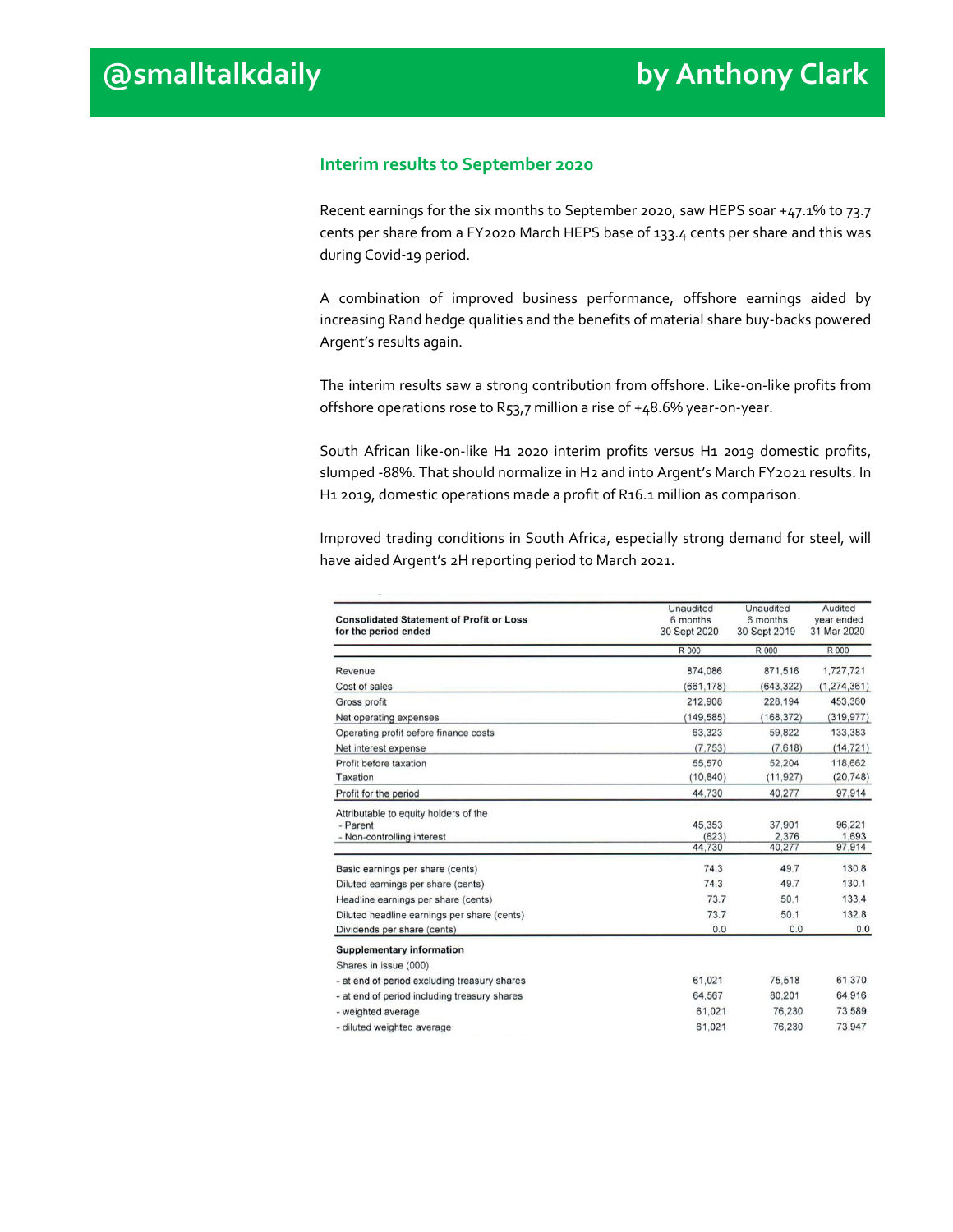#### **Segmental Review**

|                                                      | <b>Manufacturing</b> | <b>Steel trading</b> | <b>Properties</b> | <b>Consolidated</b> |
|------------------------------------------------------|----------------------|----------------------|-------------------|---------------------|
|                                                      | <b>R000</b>          | <b>R000</b>          | <b>R000</b>       | <b>R000</b>         |
| <b>Business segments</b>                             |                      |                      |                   |                     |
| for the 6 months ended 30 September 2020 - unaudited |                      |                      |                   |                     |
| Revenue from external sales                          | 601.944              | 271,955              | 187               | 874,086             |
| Inter-segment sales                                  | 79.598               | 47.513               | 14,875            |                     |
| Total revenue                                        | 681,542              | 319,468              | 15,062            |                     |
| Profit before taxation                               | 34.808               | 15.153               | 5,609             | 55,570              |
| Taxation                                             |                      |                      |                   | (10, 840)           |
| Profit for the period                                |                      |                      |                   | 44,730              |

#### **Segmental Review**

|                                                      | South Africa | Rest of the<br>world | Consolidated |
|------------------------------------------------------|--------------|----------------------|--------------|
|                                                      | R 000        | R 000                | R 000        |
| <b>Geographical segments</b>                         |              |                      |              |
| for the 6 months ended 30 September 2020 - unaudited |              |                      |              |
| Revenue from external sales                          | 606,088      | 267,998              | 874.086      |
| Profit before taxation                               | 1.889        | 53,681               | 55,570       |
| Taxation                                             |              |                      | (10, 840)    |
| Profit for the period                                |              |                      | 44,730       |

Despite stellar results and an on-going improvement in profits, the institutional market simply was not interested. They just recalled the Argent of old. Much of the share price activity has been driven by retail investors.

In the past year, from a 390-cent share price low, Argent recently hit a 52-week high of 999 cents, a level the share price has attained seen since 2008.

Currently, with a share price of 930 cents and a market valuation of R561 million, the stock remains a micro-cap.

However, it's a micro-cap with a much-improved business and a more realistic net asset value (following a major clean up) presently of 1746 cents per share, so the stock is on a discount to NAV of 47%.

Much of that value lies in its highly profitable offshore interests rather than the rusty South African remnants.

What has been more startling is the composition of earnings within Argent.

Through ongoing sales domestically and acquisitions principally in the United Kingdom, of small, niche businesses, Argent at its interim stage 70% or revenue was derived from South Africa but the offshore businesses contributed 94% of Profit before Tax. Much of this was due to the Covid-19 lockdown costs in South Africa in H1 and subdued trading.

Normalized, Rand hedge earnings are around 70% of Argent's profit base.

That offshore component is forecast to increase in FY2021 and FY2022 as domestic assets are offloaded.

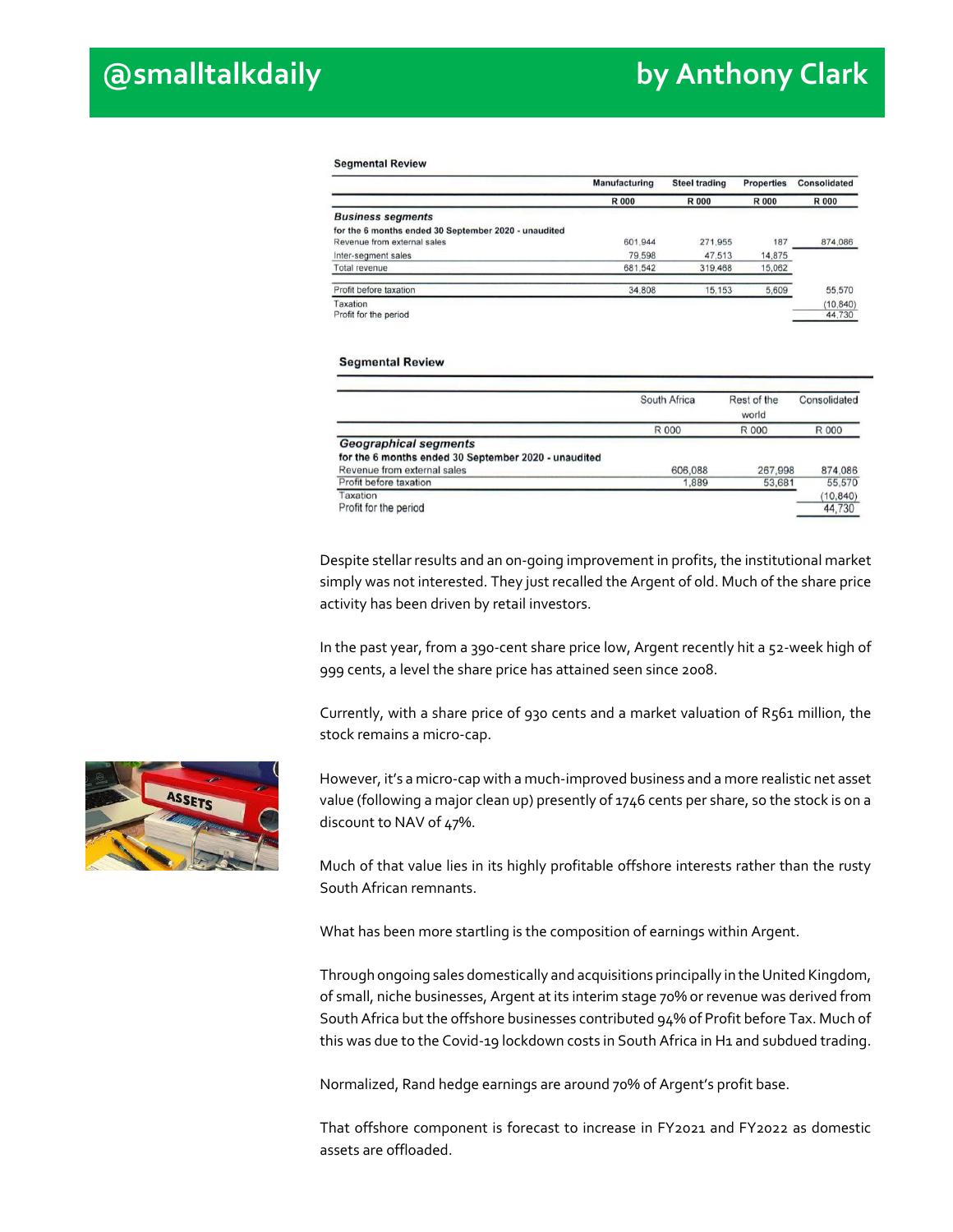At 930 cents a share, the stock is on a historic PE of 7.0x. It's not as cheap as it used to be that easy money has been made in the past 12 to 18 months.

But I remain confident there is further upside opportunity in the stock if my understanding of current developments transpires.

Year-end results will have to be balanced from growth in offshore performance and acquisitions such as Partington, with the fact that as a March year end, the Rand versus the Pound, in FY2020 results were at the worst of the Covid-19 sell-off (R22.31)

In the past financial year, the Rand has strengthened against the Pound by 9% as I write this update note to Argent's March 2021 year end.

Looking into the last couple of months of Argent's FY2021, I believe the company has performed satisfactorily. Covid-19 impacts has led to swings & roundabout effects.

Domestically, a dire shortage of steel has led to windfall profits for the remaining Argent steel trading business.

As the South African economy opened up after the Q2 2020 lockdown, divisions have also performed well echoing what has been detailed by many in the sector on 'pent-up' demand. So, September 2020 to March 2021 should show some improvement on the weak H1 profits reported domestically.

In the UK, as an example, the rise in online shopping has been a win for Partington who manufacturers trolleys and online-order collating products for large online retail warehouses. However, the current economic lockdown in the UK will surely have impacted some of the manufacturing & business product services businesses.

## **What do I envisage 2021/22 bringing?**



Ongoing asset sales of domestic businesses especially in the legacy steel units. These have been volatile and low margin. Excess property, and general metal manufacturing units and allied assets, I also expect to be sold.

Looking ahead, Argent's domestic businesses will be the more value-added consumer focused units such as security closure division Xpanda and Jetmaster pretty much completing the restructuring and exiting of a majority of Argent's metal bashing, low margin businesses.

Argent has been on a rampant share buy-back program the past two years as it utilises its cash from asset sales and improved profitability to acquire and cancel shares. They have repurchased to date 26.2% of the stock.